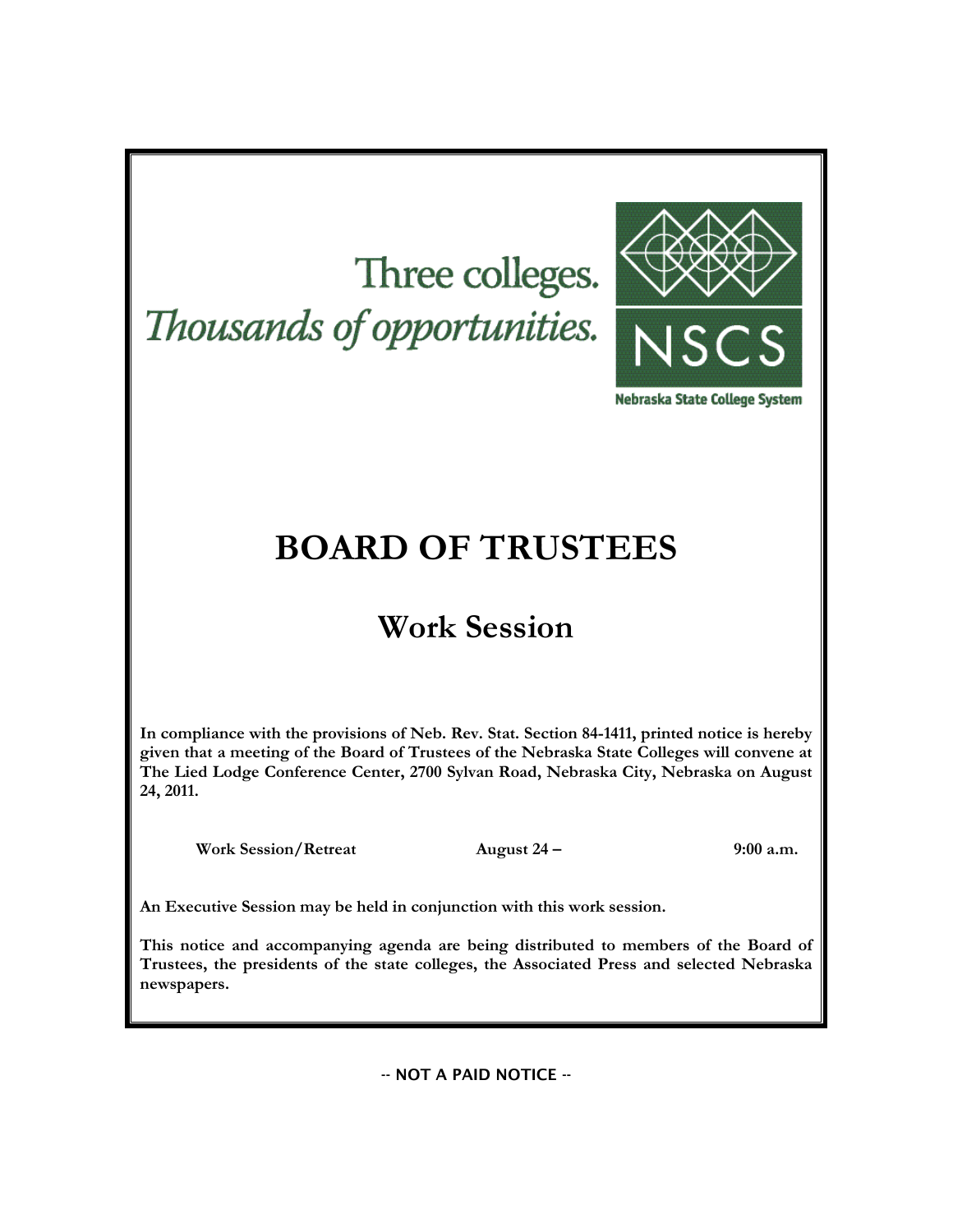## **BOARD OF TRUSTEES WORK SESSION**

## **AUGUST 24, 2011 LIED LODGE & CONVENTION CENTER NEBRASKA CITY, NEBRASKA**

## **WEDNESDAY, AUGUST 24 – Lied Lodge**

| 9:00 – 12:00  | <b>BOARD OF TRUSTEES WORK SESSION</b> | <b>Marcotte Room</b>      |
|---------------|---------------------------------------|---------------------------|
| 12:00 – 1:00  | Lunch                                 | <b>Timber Dining Room</b> |
| $1:00 - 3:00$ | <b>BOARD OF TRUSTEES WORK SESSION</b> | <b>Marcotte Room</b>      |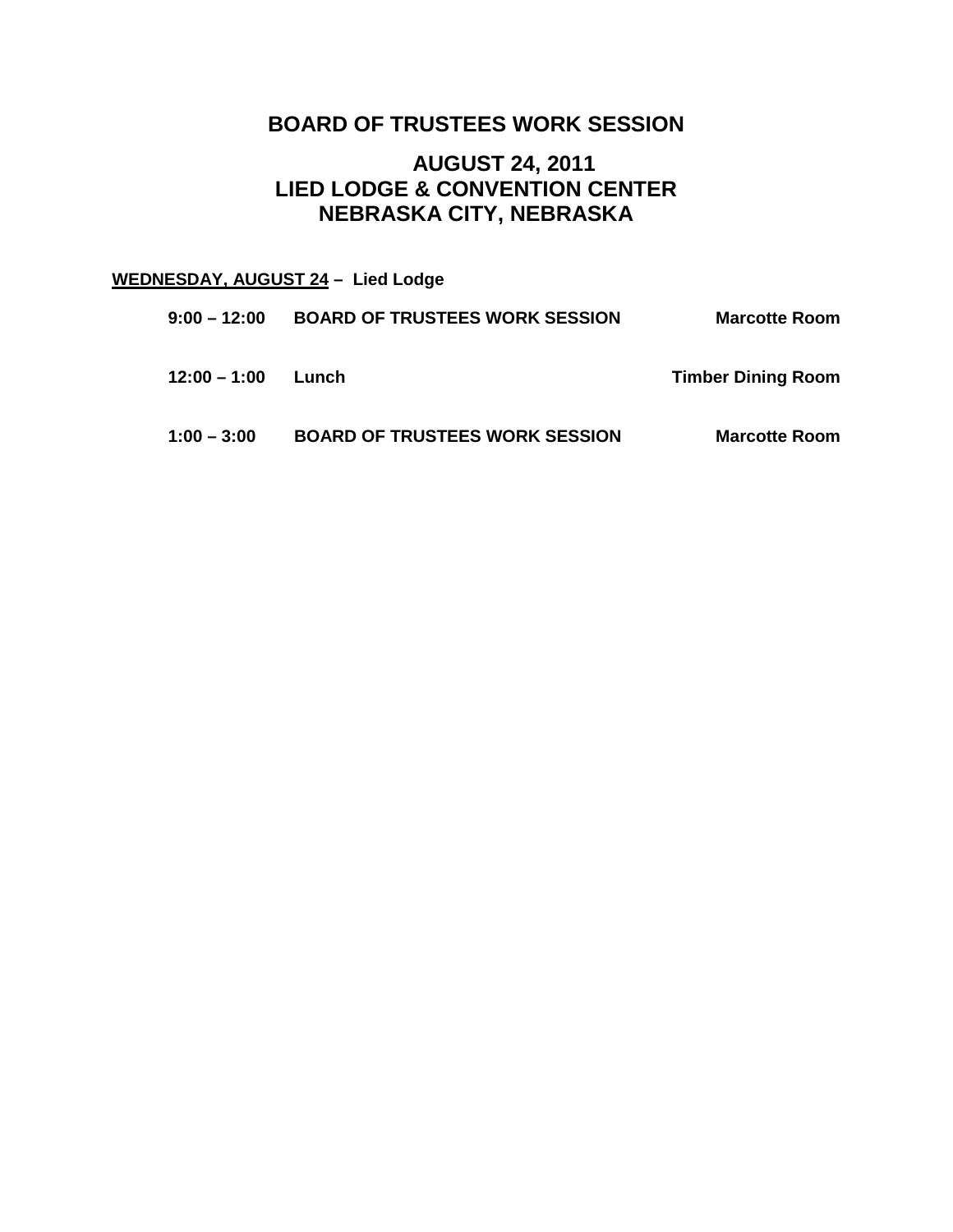## **AUGUST 24, 2011 BOARD OF TRUSTEES WORK SESSION**

#### **CALL TO ORDER**

#### **1. APPROVAL OF AGENDA**

#### **PUBLIC COMMENT**

#### **ITEMS FOR DISCUSSION AND ACTION**

#### **2. FISCAL, FACILITIES AND AUDIT COMMITTEE**

- 2.1 Approve Fund Carryforwards
- 2.2 Approve Designation of Carryforward Funds for Capital Projects

#### **3. ACADEMIC, PERSONNEL & STUDENT AFFAIRS**

3.1 Approve Chadron State Request to Add Women's and Men's Varsity Cross Country Intercollegiate Athletic Programs

#### **4. MISCELLANEOUS ACTION & INFORMATION ITEMS**

- 4.1 Legislative Action
- 4.2 Board and System Office Structure
- 4.3 Campus Facilities Master Planning
- 4.4 Student Trustee Role
- 4.5 Population Decline in Rural Nebraska

#### **ADJOURNMENT**

The next regularly scheduled meeting of the Board of Trustees of the Nebraska State Colleges will be held September 8-9, 2011 at Peru State College.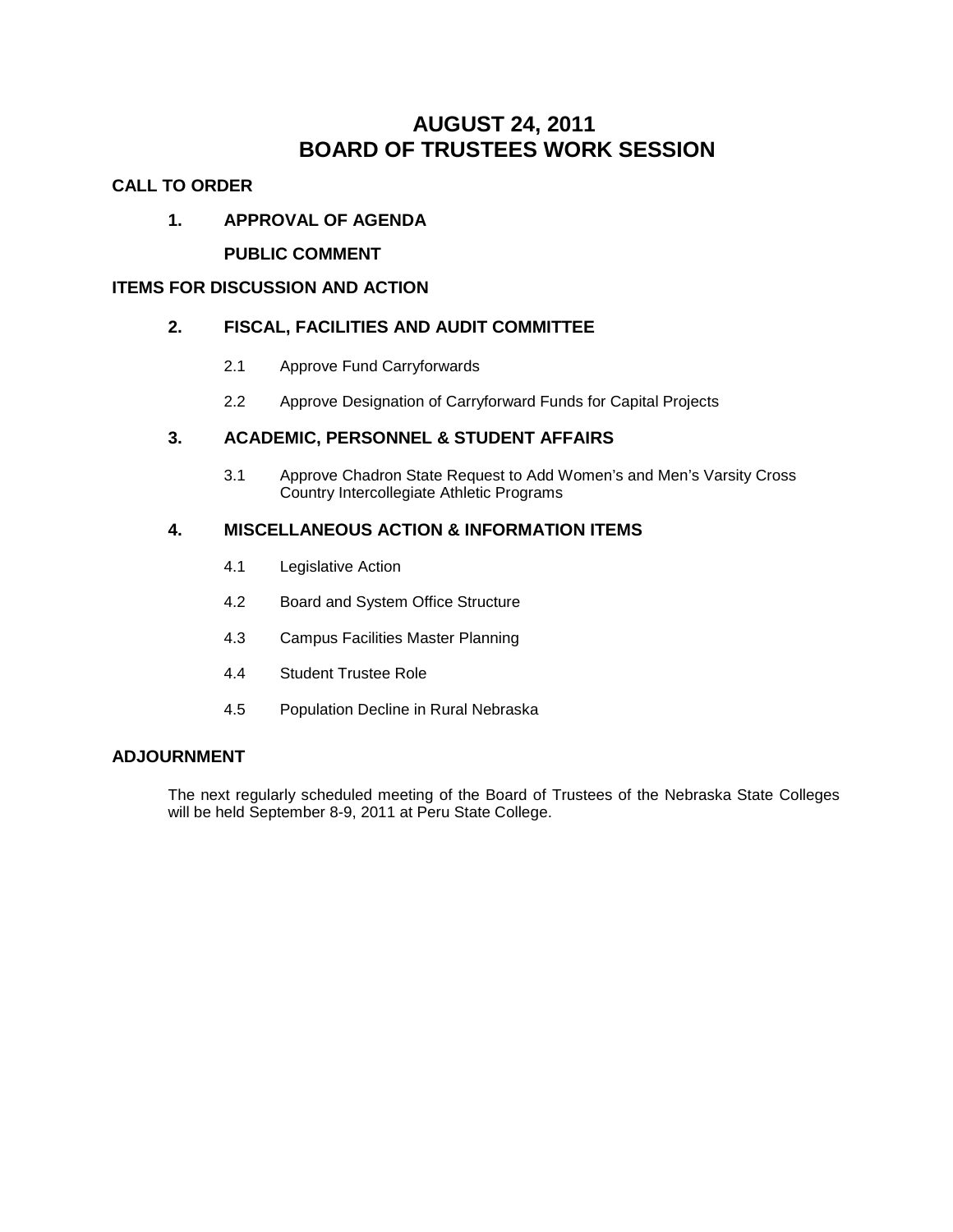#### **Fiscal, Facilities & Audit Committee**

*Cap Peterson, Chair Bill Roskens Riley Machal*

August 24, 2011

ACTION: **Approve the Carryforward of the Following Funds for Operations**:

**\_\_\_\_\_\_\_\_\_\_\_\_\_\_\_\_\_\_\_\_\_\_\_\_\_\_\_\_\_\_\_\_\_\_\_\_\_\_\_\_\_\_\_\_\_\_\_\_\_\_\_\_\_\_\_\_\_\_\_\_\_\_\_\_\_\_\_\_\_\_\_\_\_\_\_\_**

| <b>CASH FUNDS</b>                     |                                         |  |  |  |  |
|---------------------------------------|-----------------------------------------|--|--|--|--|
| <b>Chadron State</b>                  | \$1,514,101.33                          |  |  |  |  |
| <b>Peru State</b>                     | \$1,223,617.32                          |  |  |  |  |
| <b>Wayne State</b>                    | \$4,424,600.00                          |  |  |  |  |
| <b>TOTAL</b>                          | \$7,162,318.65                          |  |  |  |  |
| <b>REVOLVING FUNDS (Revenue Bond)</b> |                                         |  |  |  |  |
| <b>Chadron State</b>                  | 15,954.08<br>S                          |  |  |  |  |
| <b>Peru State</b>                     | \$<br>39,634.35                         |  |  |  |  |
| <b>Wayne State</b>                    | 150,000.00<br>\$                        |  |  |  |  |
| TOTAL                                 | $\boldsymbol{\mathsf{s}}$<br>205,588.43 |  |  |  |  |
| <b>FEDERAL/RESTRICTED FUNDS</b>       |                                         |  |  |  |  |

## **Chadron State \$ 1,299.28**

| <b>Chadron State</b> | ъ  | 1,299.28     |
|----------------------|----|--------------|
| <b>Peru State</b>    | S. | 84,021.61    |
| <b>Wayne State</b>   |    | \$499,138.75 |
| <b>TOTAL</b>         |    | \$584,459.64 |

Priority: Financial Strength of the System

Goal: 1. Ensure financial accountability<br>Strategy: f. Keep Board of Trustees in

f. Keep Board of Trustees informed on the financial status of the colleges and system

The Colleges request the funds identified above for carryforward from FY2010-11 to FY2011-12. In each of the past three years, all remaining appropriation balances automatically carried forward because of specific language in the appropriation bill. The appropriation bill for 2011-13 contains provisions for automatic carryforwards from FY2011-12 to FY2012-13 (in the middle of the biennial budget) but not for the current year. Therefore, Board approval of these carryforward funds is required to meet the outstanding obligations and provide for planned strategic initiatives.

**\_\_\_\_\_\_\_\_\_\_\_\_\_\_\_\_\_\_\_\_\_\_\_\_\_\_\_\_\_\_\_\_\_\_\_\_\_\_\_\_\_\_\_\_\_\_\_\_\_\_\_\_\_\_\_\_\_\_\_\_\_\_\_\_\_\_\_\_\_\_\_\_\_\_\_\_**

#### CASH FUNDS

Approximately \$3.7 million of the cash funds shown are related to payment on FY2010-11 salaries and benefits paid during the FY2011-12. The majority of the salary and benefit funds are for faculty salaries and benefits. The balance of the cash funds requested above is related to accounts payable on June 30, 2011, self-supporting and revenue-producing activities such as camps, and specific initiatives planned at the Colleges. At Peru State, \$300,000 is for one-time strategic initiatives; \$100,000 is for marketing of the One Rate Any State program, as the result of a cash fund adjustment approved by the Board during FY2010-11 for that purpose; and \$75,000 is in support of the Fitness Center project. At Wayne State, \$75,000 is for a program statement for U.S. Conn Library, \$750,000 is for renewal and replacement projects including the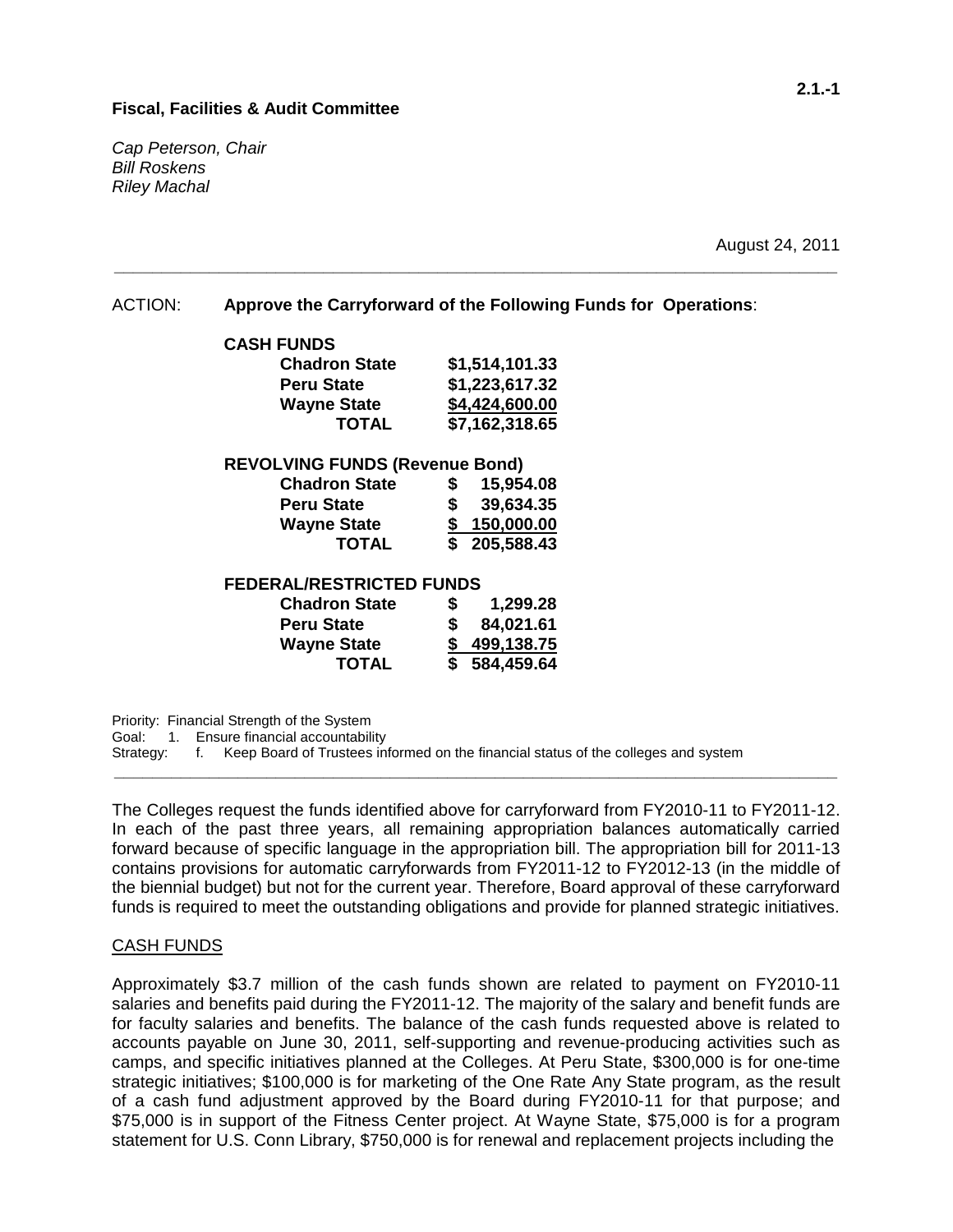frieze/arch in Ley Theater, a possible contribution to the Willow Bowl renovation, and potential athletic field improvements, and just over \$1 million dollars is for strategic one-time priorities.

#### REVOLVING FUNDS

The Revolving Funds are for the Colleges' revenue bond programs. These are funds that were available on June 30, 2011 that are related to accounts payable and/or specific revenue bond initiatives at the Colleges.

#### FEDERAL/RESTRICTED FUNDS

The Federal/Restricted funds amounts are balances available at year-end and are necessary to complete commitments related to federal or other restricted grants and contracts.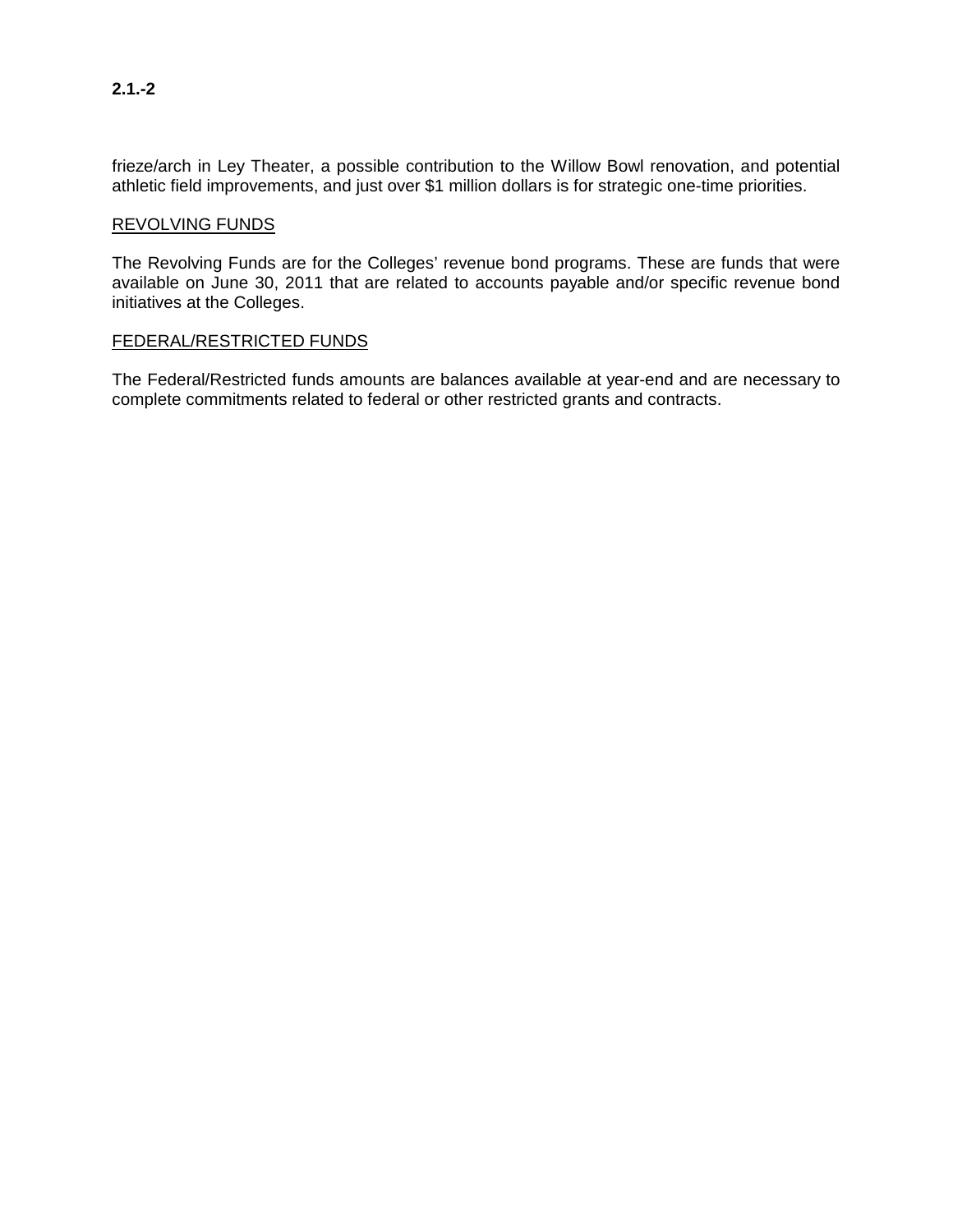#### **Fiscal, Facilities & Audit Committee**

*Cap Peterson, Chair Bill Roskens Riley Machal*

August 24, 2011

#### ACTION: **Approve Designation of Carryforward Cash Funds for Capital Projects**

**\_\_\_\_\_\_\_\_\_\_\_\_\_\_\_\_\_\_\_\_\_\_\_\_\_\_\_\_\_\_\_\_\_\_\_\_\_\_\_\_\_\_\_\_\_\_\_\_\_\_\_\_\_\_\_\_\_\_\_\_\_\_\_\_\_\_\_\_\_\_\_\_\_\_\_\_**

| <b>Chadron State</b> | <b>Rangeland Agricultural Center</b><br>and Pavilion | \$775,000.00   |
|----------------------|------------------------------------------------------|----------------|
| <b>Chadron State</b> | <b>Armstrong Gymnasium</b>                           | \$775,000.00   |
| <b>Chadron State</b> | <b>Miscellaneous Renovations</b>                     | \$410,213.32   |
| <b>Wayne State</b>   | <b>Carhart Science Phases III and IV</b>             | \$4,946,100.00 |
| <b>Wayne State</b>   | <b>Hahn Codes Upgrade</b>                            | 160,000.00     |

Priority: Financial Strength of the System

Goal: 1. Ensure financial accountability

Strategy: f. Keep Board of Trustees informed on the financial status of the colleges and system

Chadron State and Wayne State request the carryforward of cash funds to be designated for specific projects.

**\_\_\_\_\_\_\_\_\_\_\_\_\_\_\_\_\_\_\_\_\_\_\_\_\_\_\_\_\_\_\_\_\_\_\_\_\_\_\_\_\_\_\_\_\_\_\_\_\_\_\_\_\_\_\_\_\_\_\_\_\_\_\_\_\_\_\_\_\_\_\_\_\_\_\_\_**

Chadron State requests \$775,000 of carryforward for the Rangeland Center project. The College is in the process of establishing a phasing plan for the project. The Foundation has raised a significant portion of the \$2,000,000 fund raising goal for the building and the College has saved the funding noted to assist in the staging of the project. Chadron also requests approval of the designation of \$775,000 for the Armstrong Gymnasium project. The College is working on a phasing plan for this project, as well. The funding requested will assist with the cost of design services and the phasing of the project. Finally, Chadron requests \$410,213.32 for miscellaneous renovations related to a library reorganization project. This project will include the purchase of compact storage for the basement, while on the first floor the College will remove a majority of the stacks and add computer kiosks, furniture and a coffee shop to draw students into the building.

Wayne State requests \$4,946,100 of carryforward for the Carhart Science project. This funding would supplement any potential assistance from the LB309 Task Force for Building Renewal in completion of Phases III and IV of the Carhart Science renovation. The College also requests \$160,000 be carried forward to supplement the Hahn codes upgrade to fund technology and architectural improvements.

Adequate unspent appropriations remained in the Colleges' cash funds on June 30, 2011 to support the amounts requested.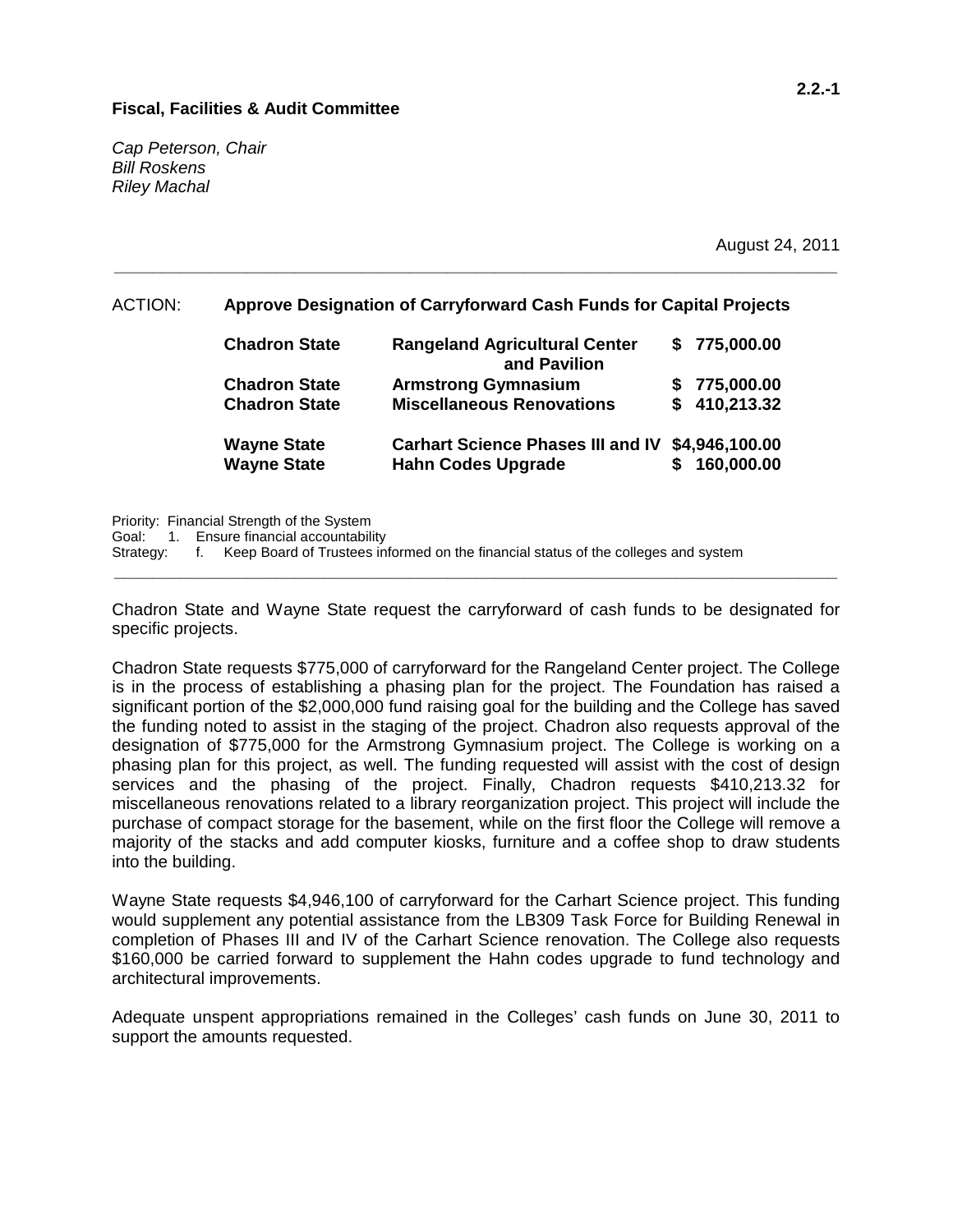#### **Academic, Personnel & Student AffairsCommittee**

*Gary Bieganski, Chair Roger Breed Katelyn Olenich*

August 24, 2011

#### ACTION: **Approve Chadron State Request to Add Women's and Men's Varsity Cross Country Intercollegiate Athletic Programs**

**\_\_\_\_\_\_\_\_\_\_\_\_\_\_\_\_\_\_\_\_\_\_\_\_\_\_\_\_\_\_\_\_\_\_\_\_\_\_\_\_\_\_\_\_\_\_\_\_\_\_\_\_\_\_\_\_\_\_\_\_\_\_\_\_\_\_\_\_\_\_\_\_\_\_\_\_**

Priority: Educational Excellence Throughout the System<br>Goal: 5. Create a diverse intellectual and social envi 5. Create a diverse intellectual and social environment

Chadron State College seeks to add Division II NCAA women's and men's Cross Country to its array of athletic offerings. This is a plan the College has had on the drawing board for several years. The addition would do two very important things for Chadron, it would add an additional women's sport, which is important for prong II of Title IX because it demonstrates that CSC continues to increase the number of opportunities for women athletes at Chadron, and it would immediately bring an additional 20 FTE residential students to campus.

Currently many of the top track and field athletes go elsewhere because they want to go to a college where they can also run cross country. Consequently, adding cross country to an already competitive track and field program will make it easier to recruit the highest quality athletes in the field. In addition, track athletes tend to be some of the Colleges best and brightest students academically. The men's track and field team at CSC had the highest cumulative GPA in the nation in Division II two years ago and the women's team was close behind.

Strong athletic programs are critical to small rural colleges like Chadron State for two important reasons. First, they draw new residential students to campus, who historically demonstrate the highest rate of persistence to graduation. Second, competitive athletic programs garner positive publicity for the college. In short, adding the sport of Cross Country will benefit the college.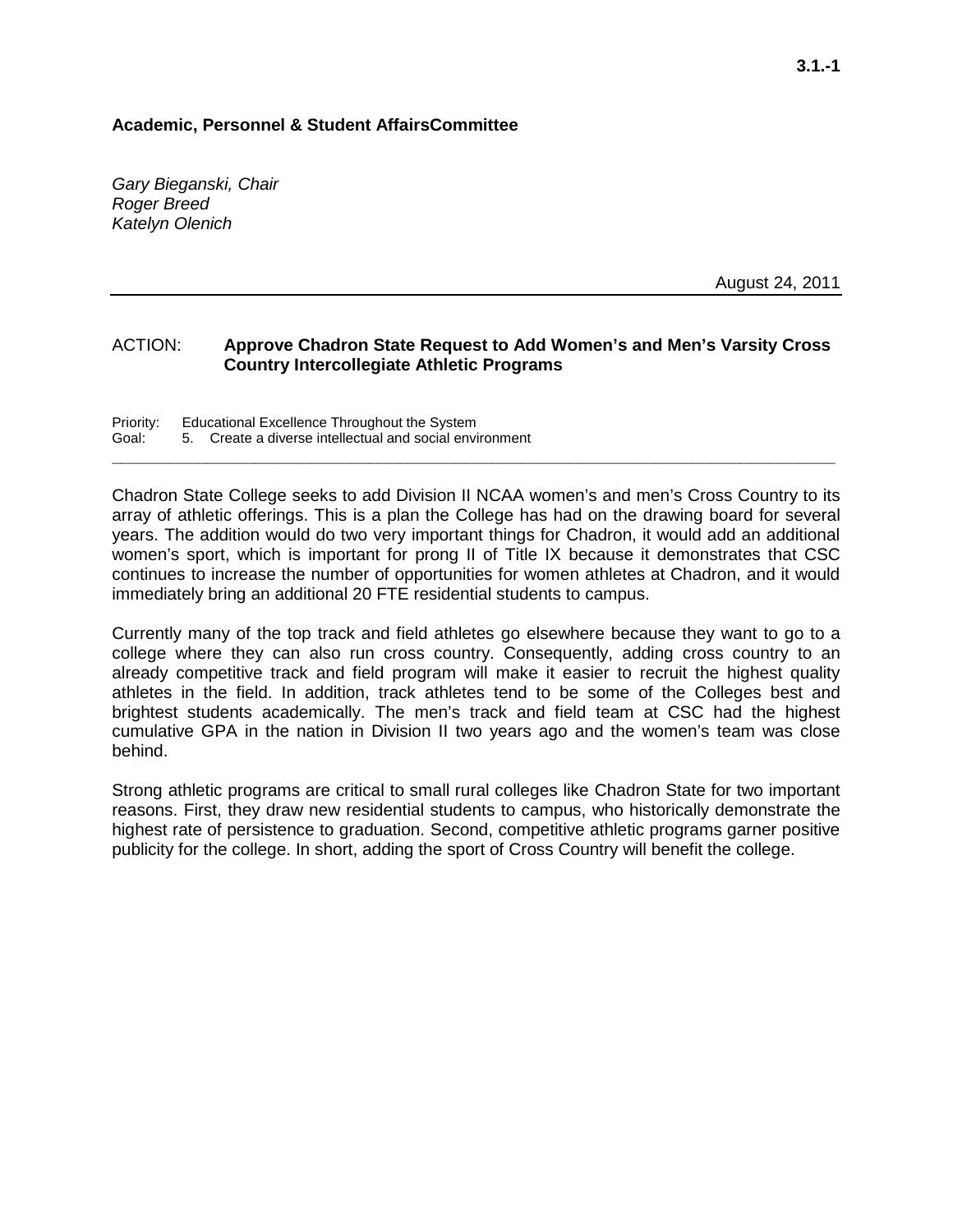### **Legislative Action**

**\_\_\_\_\_\_\_\_\_\_\_\_\_\_\_\_\_\_\_\_\_\_\_\_\_\_\_\_\_\_\_\_\_\_\_\_\_\_\_\_\_\_\_\_\_\_\_\_\_\_\_\_\_\_\_\_\_\_\_\_\_\_\_\_\_\_\_\_\_\_\_\_\_\_\_\_**

Priorities: Educational Excellence Throughout the System Financial Strength of the System Greater System Prominence

Discussion of recent legislative action. Information will be provided to the Board at the meeting.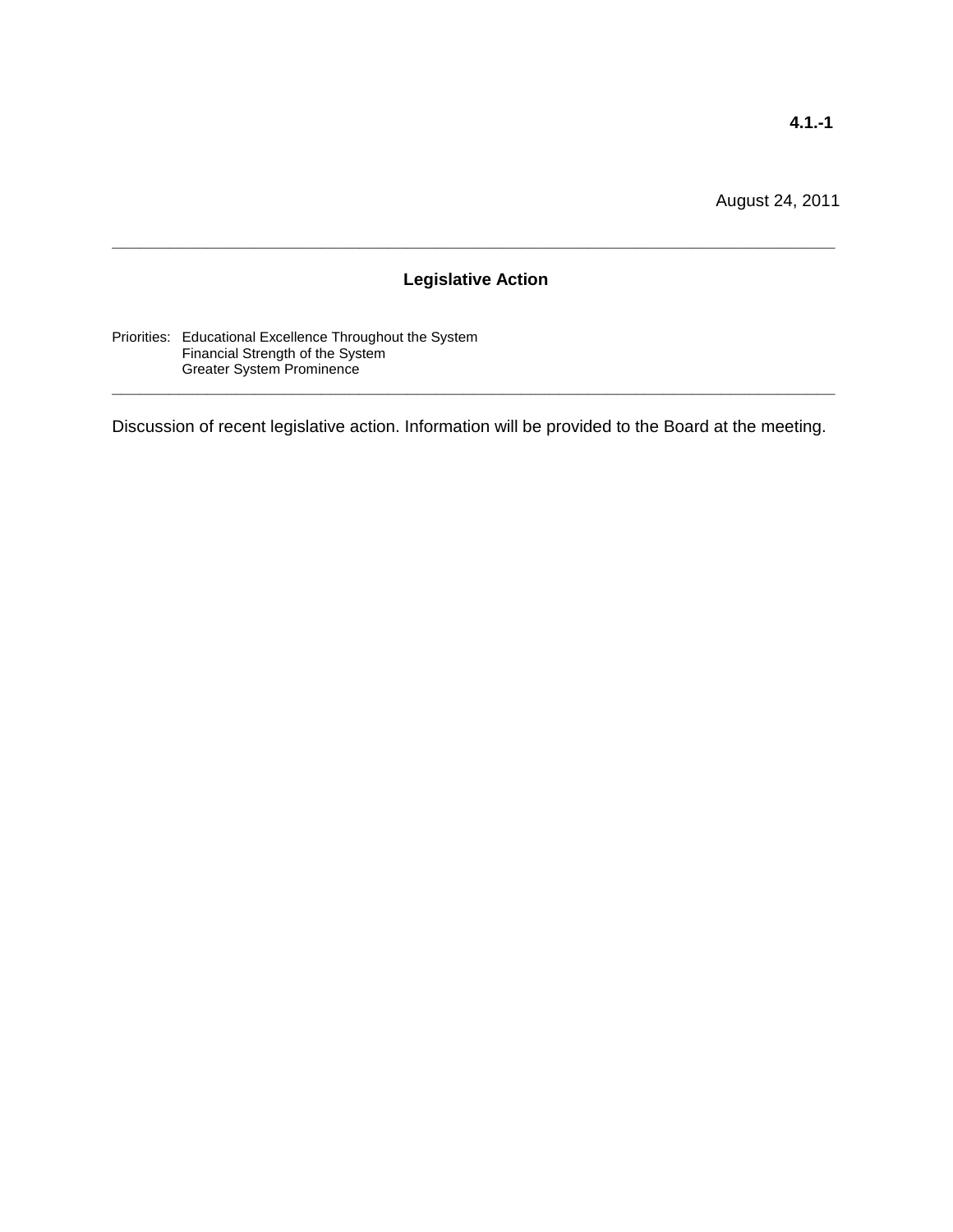#### **Board and System Office Structure**

**\_\_\_\_\_\_\_\_\_\_\_\_\_\_\_\_\_\_\_\_\_\_\_\_\_\_\_\_\_\_\_\_\_\_\_\_\_\_\_\_\_\_\_\_\_\_\_\_\_\_\_\_\_\_\_\_\_\_\_\_\_\_\_\_\_\_\_\_\_\_\_\_\_\_\_\_**

Priorities: Educational Excellence Throughout the System Financial Strength of the System Greater System Prominence

Discussion of Board and System Office structure. Information will be provided to the Board at the meeting.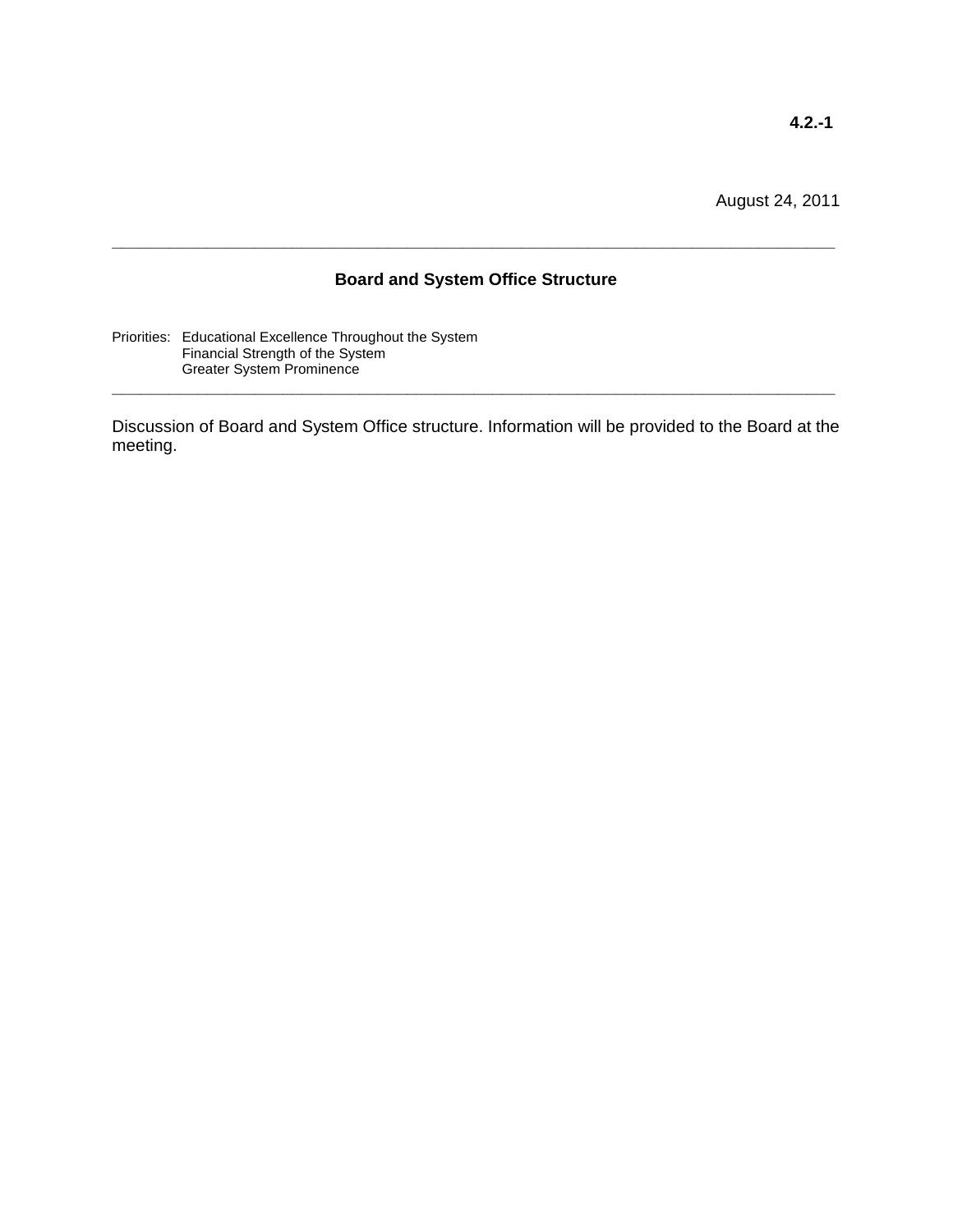#### **Campus Facilities Master Planning**

**\_\_\_\_\_\_\_\_\_\_\_\_\_\_\_\_\_\_\_\_\_\_\_\_\_\_\_\_\_\_\_\_\_\_\_\_\_\_\_\_\_\_\_\_\_\_\_\_\_\_\_\_\_\_\_\_\_\_\_\_\_\_\_\_\_\_\_\_\_\_\_\_\_\_\_\_**

Priorities: Educational Excellence Throughout the System Financial Strength of the System Greater System Prominence

Campus Facilities Master Planning is required by Board Policy to take place every 10 years. The process is currently underway at each of the three Colleges and is being lead by the combined efforts of Bahr Vermeer and Haecker Architects, The Clark Enersen Partners, and Olsson Associates Engineering. The project utilizes a common format for each of the College's, but will result in a unique Facility Master Plan for each institution.

**\_\_\_\_\_\_\_\_\_\_\_\_\_\_\_\_\_\_\_\_\_\_\_\_\_\_\_\_\_\_\_\_\_\_\_\_\_\_\_\_\_\_\_\_\_\_\_\_\_\_\_\_\_\_\_\_\_\_\_\_\_\_\_\_\_\_\_\_\_\_\_\_\_\_\_\_**

After consultant selection the process began in early May and is expected to conclude in January of 2012. Elements of the plan include; Project Orientation, Data Gathering, Need and Project Analysis, Master Plan Concepts, and Final Master Plan Preparation.

The planning process is currently on time. We do not currently anticipate any delays in realizing our January completion date.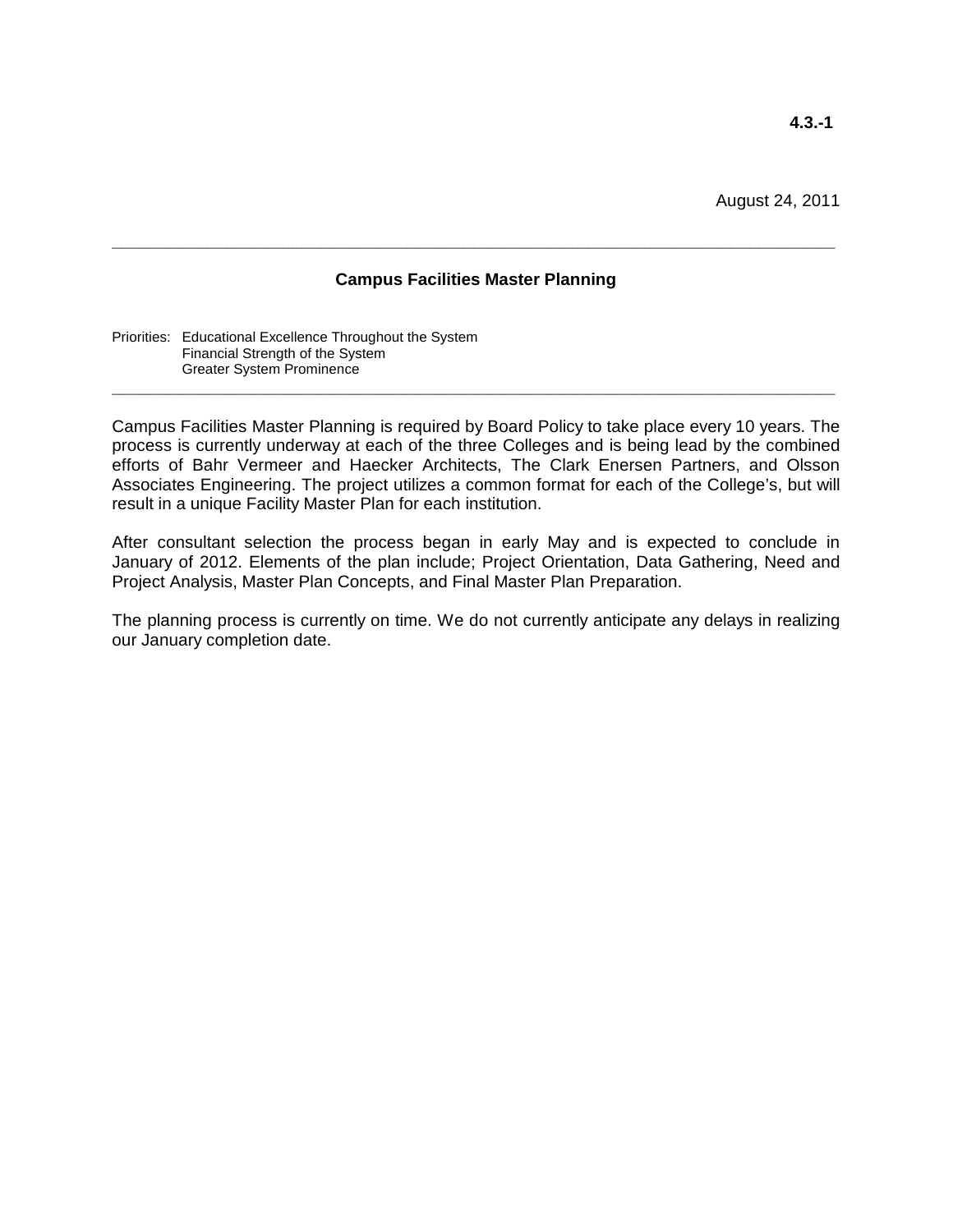#### **Student Trustee Role**

**\_\_\_\_\_\_\_\_\_\_\_\_\_\_\_\_\_\_\_\_\_\_\_\_\_\_\_\_\_\_\_\_\_\_\_\_\_\_\_\_\_\_\_\_\_\_\_\_\_\_\_\_\_\_\_\_\_\_\_\_\_\_\_\_\_\_\_\_\_\_\_\_\_\_\_\_**

Priorities: Educational Excellence Throughout the System Financial Strength of the System Greater System Prominence

Discussion of the student trustees' role. Information will be provided to the Board at the meeting.